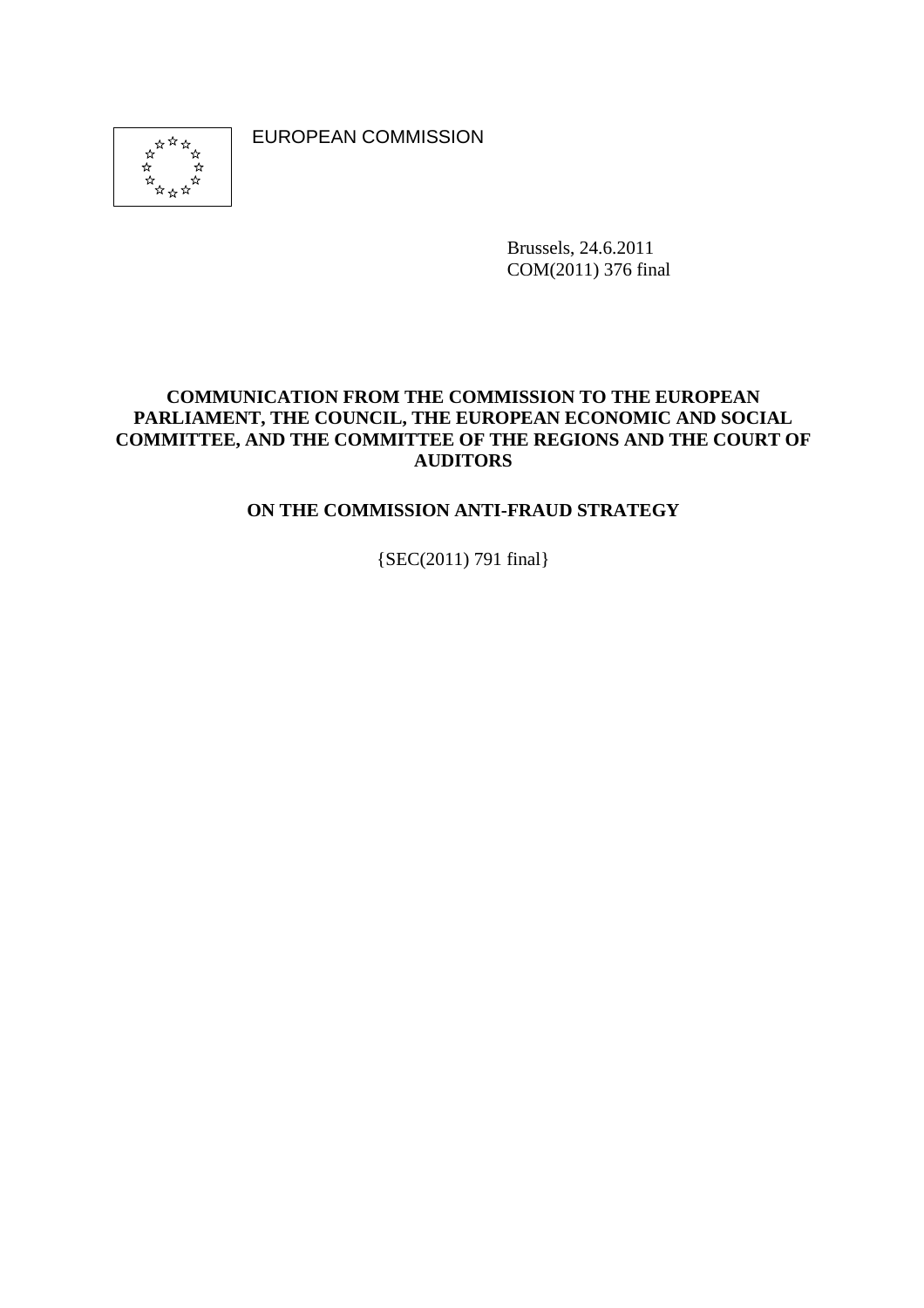#### **COMMUNICATION FROM THE COMMISSION TO THE EUROPEAN PARLIAMENT, THE COUNCIL, THE EUROPEAN ECONOMIC AND SOCIAL COMMITTEE, THE COMMITTEE OF THE REGIONS AND THE COURT OF AUDITORS**

#### **ON THE COMMISSION ANTI-FRAUD STRATEGY**

# **TABLE OF CONTENTS**

| 1.     |  |
|--------|--|
| 2.     |  |
| 2.1.   |  |
| 2.2.   |  |
| 2.2.1. |  |
| 2.2.2. |  |
| 2.2.3. |  |
| 2.2.4. |  |
| 2.3.   |  |
| 2.3.1. |  |
| 2.3.2. |  |
| 2.4.   |  |
| 2.5.   |  |
| 2.6.   |  |
| 2.6.1. |  |
| 2.6.2. |  |
| 2.6.3. |  |
| 2.6.4. |  |
| 3.     |  |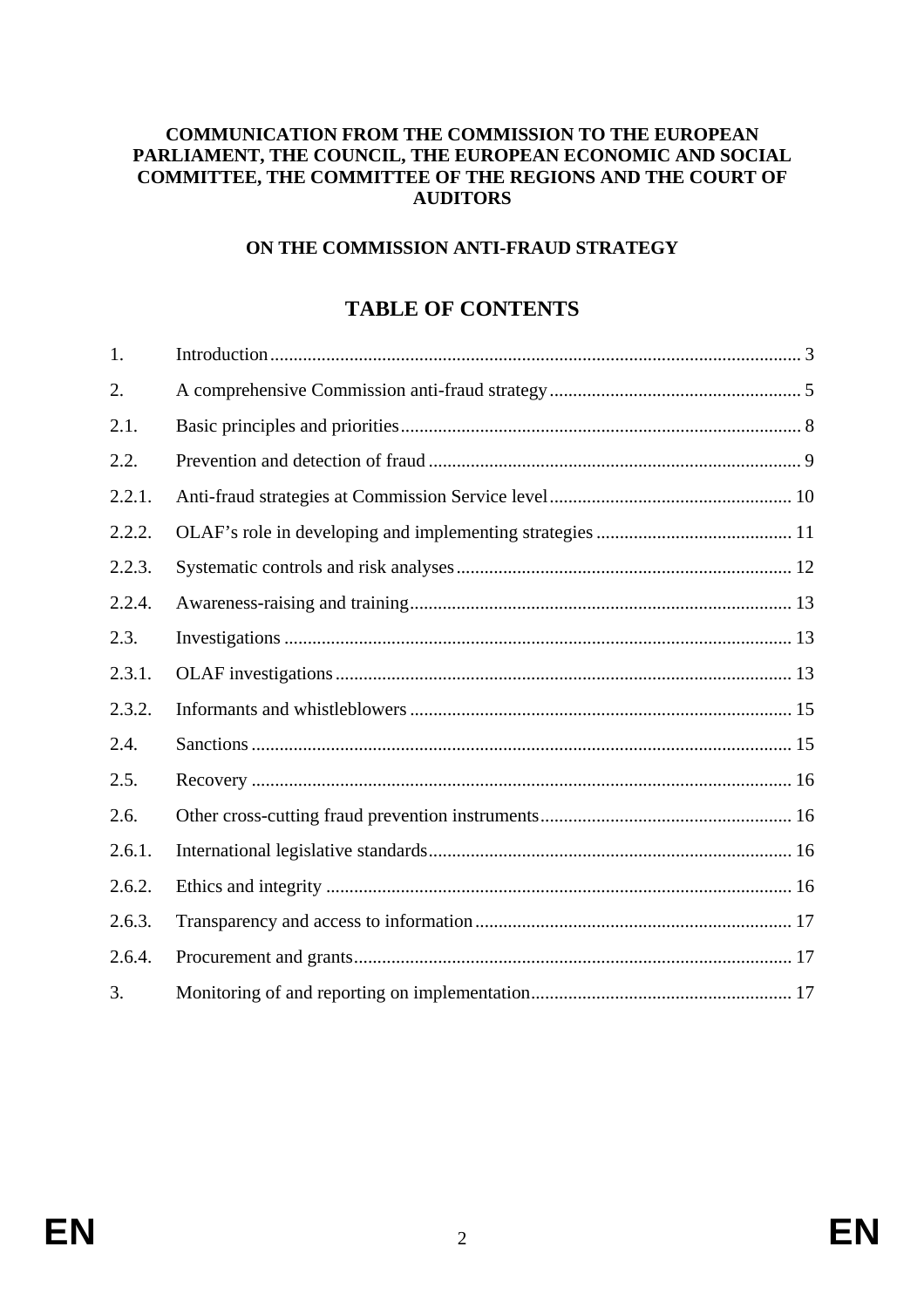## <span id="page-2-0"></span>**1. INTRODUCTION**

With this Communication the Commission improves and modernises its Anti-Fraud Strategy. The **overall objective** of this new Commission Anti-Fraud Strategy is to improve **prevention**, **detection and** the **conditions for investigations** of fraud and to achieve adequate **reparation** and **deterrence, with proportionate and dissuasive sanctions, and respecting the due process,** especially by introducing **anti-fraud strategies at Commission Service level** respecting and clarifying the different responsibilities of the various stakeholders.

Article 325 of the Treaty on the functioning of the European Union (TFEU) requires the Commission and the Member States to counter fraud and any illegal activities affecting the financial interests of the Union. Preventing and detecting fraud is therefore a general obligation for all Commission Services in the framework of their daily activities involving the use of resources.

The European Commission implements the EU budget in accordance with the principles of sound financial management (Article 317 TFEU). It is committed to ensuring that the framework, the policies, the rules and the procedures in place enable the effective prevention and detection of fraud.<sup>1</sup>

Financial management and accountability have been strengthened. The Commission Services<sup>2</sup> are responsible for the management of the operational and administrative resources allocated to them to implement EU policies or to contribute to the smooth functioning of EU institutions in a cost-effective way and reducing administrative burden as far as possible. In this respect, Commission Services<sup>3</sup> are responsible for taking the necessary measures to provide reasonable assurance of achieving prevention and detection of fraud.<sup>4</sup> and irregularities.<sup>5</sup>

The European Anti-Fraud Office (OLAF) conducts administrative investigations. It draws on its experience and expertise to support other Commission Services in the prevention and detection of fraud.<sup>6</sup>

<sup>1</sup> The definition of fraud can be found in Article 1 of the Convention drawn up on the basis of Article K.3 of the Treaty on European Union, on the protection of the European Communities' financial interests (OJ C 316,  $27/11/1995$ , p. 49).

References to Commission Services cover all Commission Directorates-General and Services plus the executive agencies.

Authorising Officers by Delegation, within the meaning of the TFEU (Article 322) and the Financial Regulation (Council Regulation (EC, Euratom) No 1605/2002 of 25 June 2002 on the Financial Regulation applicable to the general budget of the European Communities (OJ L 248, 16.9.2002, p. 1).).

See Article  $\overline{28}$  and Article  $\overline{28}$ a of the Financial Regulation.

An irregularity is any infringement of an EU provision by an economic operator which has, or would have, the effect of prejudicing the EU's financial interests, Article 1(2) of Council Regulation (EC, Euratom) No 2988/95 of 18 December 1995 on the protection of the European Communities' financial interests (OJ L 312, 23.12.1995).

Commission Communication 'Prevention of fraud by building on operational results: a dynamic approach to fraud-proofing' (COM(2007)806 final).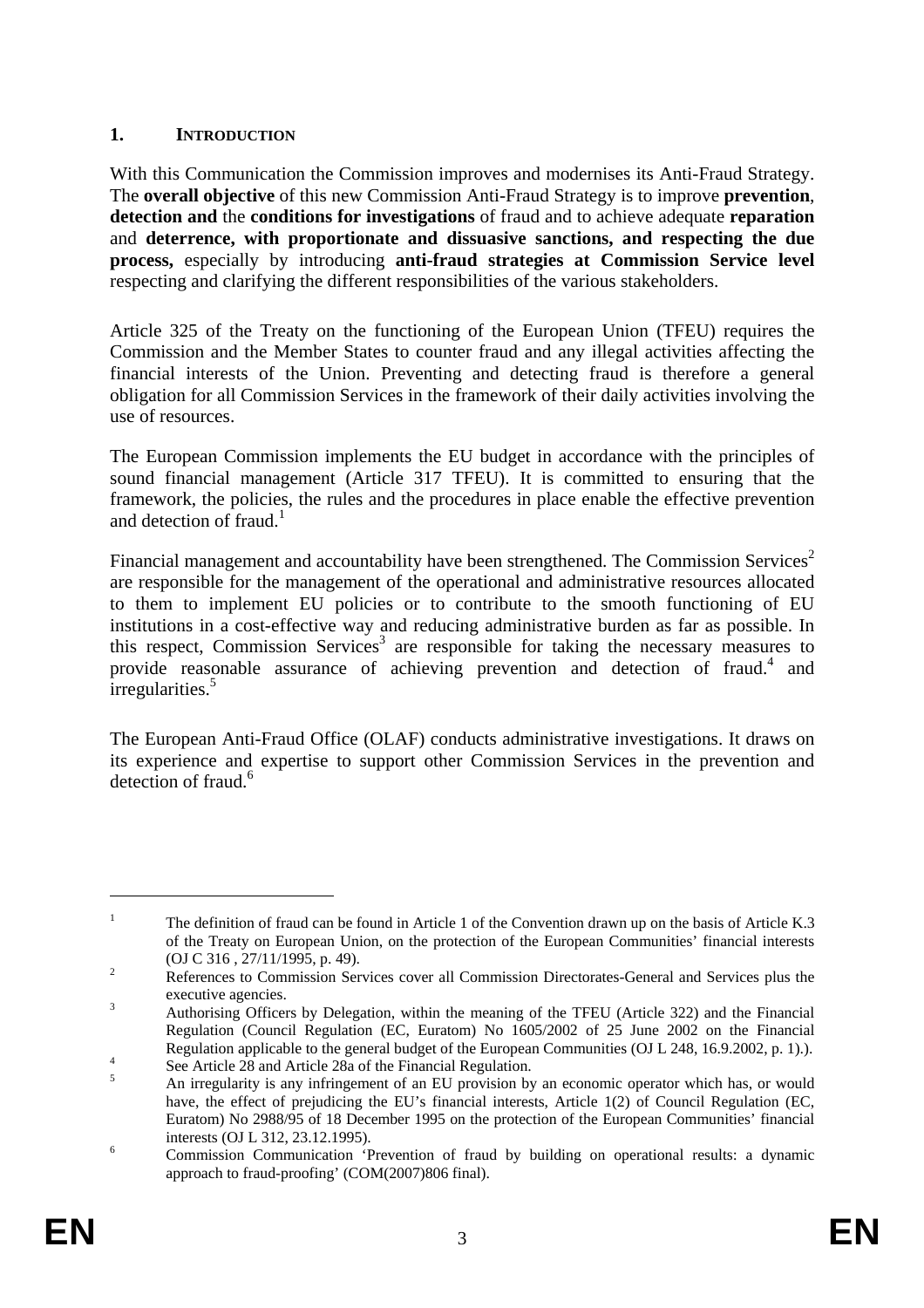Fraud prevention and detection are at the core of the Commission's anti-fraud policies. However, other factors are equally important, namely effective and efficient investigation, swift recovery of money unduly paid from the EU budget, and deterrent sanctions.

The Member States administer nearly all the revenues of the EU budget. They also share the management of around 80% of budget expenditure with the Commission. The remaining 20% is administered directly by the Commission Services, partly together with the administrations of non-EU countries and international organisations.

In recommendations on discharge procedures and various other resolutions and reports, the European Parliament  $(EP)$ ,<sup>7</sup> the Council<sup>8</sup> and the European Court of Auditors<sup>9</sup> have called for better protection of EU financial interests against irregularities and fraud. However, the Council<sup>10</sup> and Parliament<sup>11</sup> have also called for simplification and the avoidance administrative burden in European programmes. The Commission therefore needs to strike the balance between cost effective control and simplification.

In 2010, the Council adopted the multi-annual Stockholm Programme<sup>12</sup> for policies in the area of justice, civil liberties and security. It calls on the EU and its Member States to step up their efforts to combat corruption and other forms of financial crime. This includes building capacity for financial investigations and making it clearer who are the 'beneficial owners' of assets.

In 2011, several initiatives will be taken to step up the fight against fraud and corruption affecting EU public money:

The Commission's proposal for **amending the legal framework of OLAF<sup>13</sup>** aims at increasing the efficiency and speed of OLAF investigations, at strengthening procedural guarantees, at reinforcing OLAF's cooperation with Member States and at improving its governance.

The **Communication on the protection of EU financial interests by criminal law and**  administrative investigations<sup>14</sup> sets out how the Commission intends to safeguard taxpayers' money

<sup>7</sup> E.g. the Reports on the protection of the Communities' financial interests and the fight against fraud - Annual Reports 2008 (2009/2167(INI)) and 2009 (2010/2247(INI)).

See, e.g. the Council Resolution concerning a comprehensive EU policy against corruption — 14 April 2005; conclusions of the Working Group on the European Public Prosecutor's Office organised by the Spanish Presidency (first half of 2010), and the statement of the Belgian Presidency (second half of  $2010$ ) on the Stockholm Programme.

ECA Opinion No 1/2010 – Improving the financial management of the EU budget: risks and challenges, OJ C35, 12.2.2010, p. 4; ECA Report concerning the financial year 2009, OJ C 303, 9.11.2010, p. 10, 11, 26.<br>
See for example EUCO  $2/1/11$  REV1, 8 March 2011 ("it is crucial that EU instruments aimed at

fostering Research and Development and Innovation be simplified in order to facilitate their take-up by the best scientists and the most innovative companies, in particular by agreeing between the relevant institutions a new balance between trust and control and between risk taking and risk avoidance")<br>Il EP Resolution of 11 November 2010 – P7 TA(2010)0401 - (highlighting the complex and time-

consuming rules governing participation, high personnel costs and red tape)<br>  $0J\ 4.5.2010, C\ 115, p.1.$ 

 $13$  COM(2011)135 final.

<sup>14</sup> Communication on the protection of the financial interests of the European Union by criminal law and by administrative investigations: An integrated policy to safeguard the taxpayers' money, COM(2011)293 final.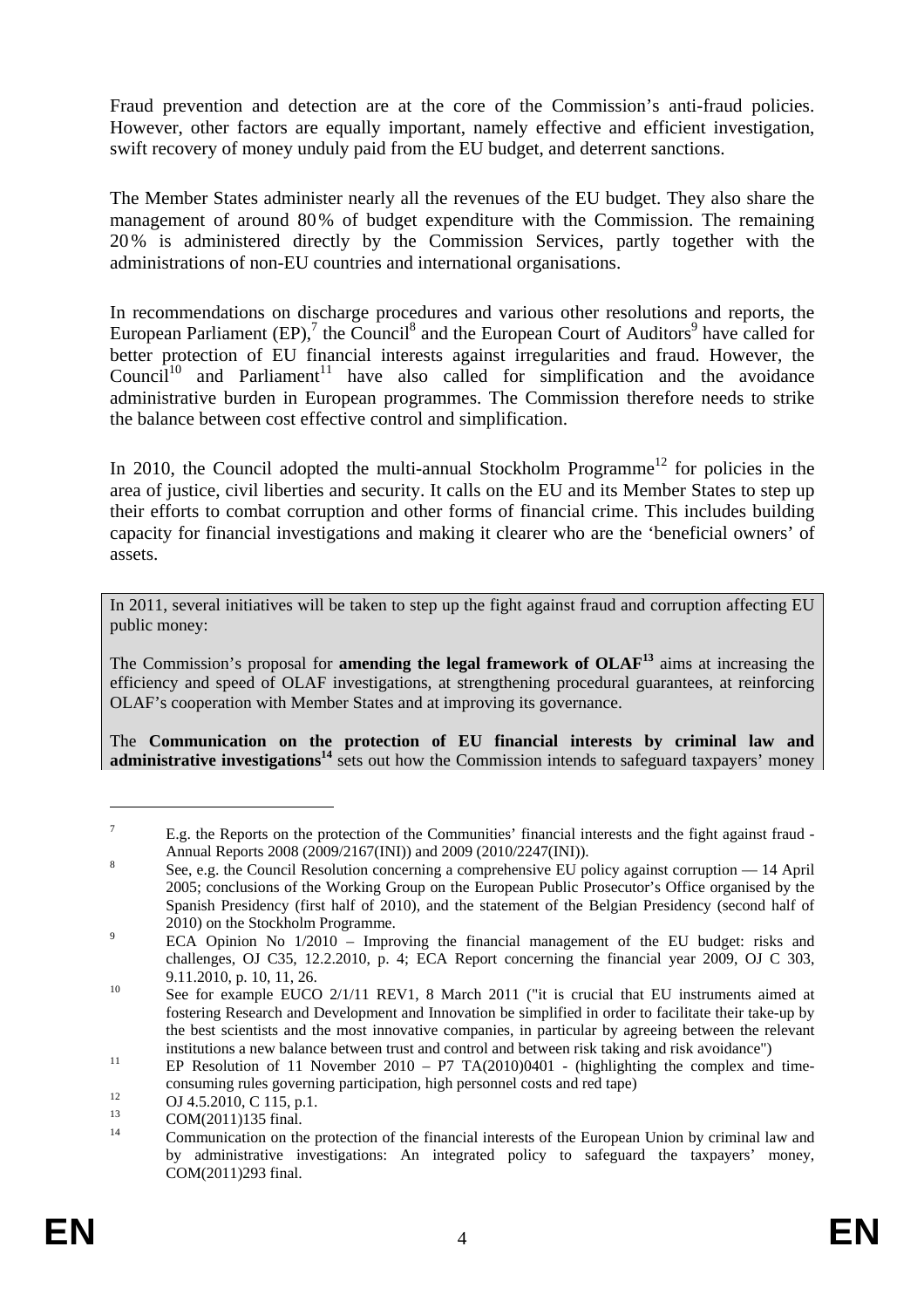at EU level against illegal activities, including threats posed by corruption inside and outside the EU institutions. The Communication points to opportunities for improving the criminal law framework and the procedural tools for investigators and prosecutors, and to possible institutional developments such as the setting up of a European Public Prosecutor's Office.

Complementing those initiatives, the **Communication on Fighting Corruption in the EU<sup>15</sup>** sets an EU anti-corruption reporting mechanism for periodic assessment of Member States ('EU Anti-Corruption Report').

The Commission Work Programme for 2011 also includes a **Proposal for a new legal framework on the confiscation and recovery of criminal assets** under the heading 'Initiatives on Protecting the Licit Economy'.<sup>16</sup>

Complementing these initiatives, this Anti-Fraud Strategy deals mainly with aspects of good administration. All these communications together develop the future EU anti-fraud and anticorruption policies within a coherent and comprehensive framework.

This Anti-Fraud Strategy of the Commission is directed primarily to the Commission Services and will reinforce the EU's policies and contribute to the protection of the EU's financial interests. It complements the fundamental policy orientations of the Commission which were presented in its recent Communications on **Europe 202017** and in the **Budget Review**, 18 and which highlighted important objectives for the simplification and coherence of EU rules while, at the same time, maintaining high standards of accountability and oversight of financial risks.

#### <span id="page-4-0"></span>**2. A COMPREHENSIVE COMMISSION ANTI-FRAUD STRATEGY**

*Fraud affecting the EU budget — where are we and what challenges do we face?* 

The last Commission Anti-Fraud Strategy was adopted in  $2000^{19}$  and the ensuing Action Plans for 2001-2003 and 2004-2005 created a basis for a comprehensive EU policy against fraud.20 The Commission reported on the implementation of the Action Plan and on progress in the development of anti-fraud policies in its annual reports on the protection of the financial interests of the Communities and the fight against fraud from  $2001$  to  $2005$ <sup>21</sup>. In 2007, the Commission adopted a Communication on fraud-proofing<sup>22</sup> together with a Communication on the division of responsibilities between OLAF and the Commission Services for expenditure under shared management, whereby the Services assumed responsibility for financial follow-up of irregularities and fraud.<sup>23</sup> The implementation of these

<sup>&</sup>lt;sup>15</sup> Communication from the Commission to the European Parliament, the Council and the European Economic and Social Committee on Fighting Corruption in the EU (COM(2011)308 final).<br>
http://ec.europa.eu/atwork/programmes/index\_en.htm.<br>
<sup>17</sup> COM(2010)2020.

 $\text{COM}(2010)2020.$ 

 $^{18}$  COM(2010)700.

<sup>&</sup>lt;sup>19</sup> COM(2000)358 final.<br><sup>20</sup> COM(2001)254 final.

<sup>&</sup>lt;sup>20</sup> COM(2001)254 final; COM(2004)544 final.

<sup>&</sup>lt;sup>21</sup> [See COM\(2006\)378,](#page-0-0) p.5-12 for more details (assessment of the strategy for the years 2000-2005).

<sup>&</sup>lt;sup>22</sup> COM(2007)806 final.<br><sup>23</sup> C(2007)5700

C(2007)5709.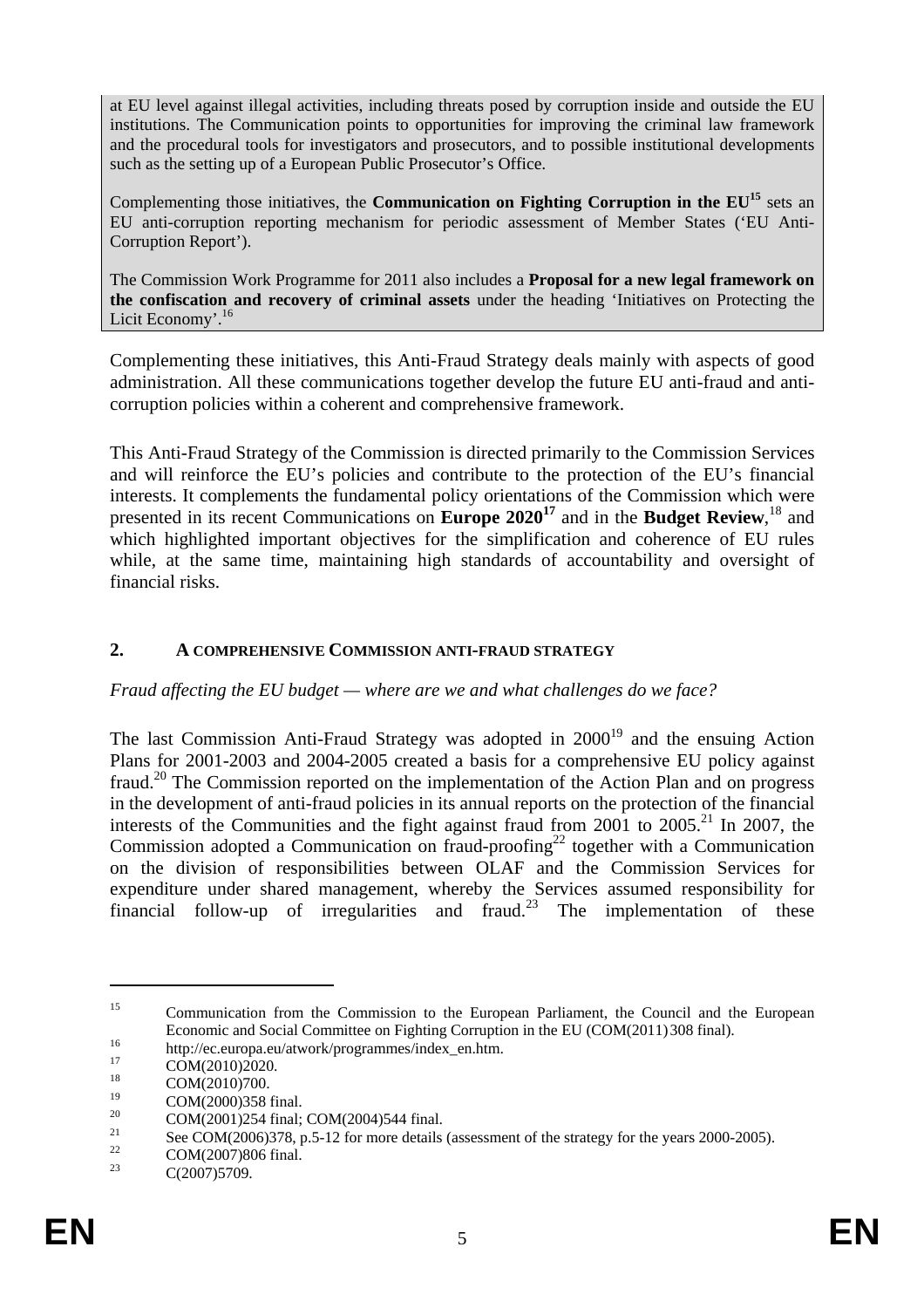Communications shows that OLAF's know-how, drawn from its investigative experience, can provide valuable input into the Commission.

The current context of the preparation of the new multi-annual financial framework (MFF) gives the Commission the opportunity to reinforce anti-fraud approaches across different EU policies. The MFF for the period after 2013 will be supported by new specific legislative proposals for EU programmes. Complementing the overall objective of far-reaching simplification, these should include appropriate anti-fraud measures. The Commission is committed to the further enhancement of anti-fraud legislative provisions in a cost-effective and proportionate manner. This process will take into account the actions already being taken by Commission Services.

Fraudsters, in particular organised crime, adapt quickly to new circumstances. The Commission must be in a position to face such new challenges. The changing context of fraud requires continuous adjustment to EU anti-fraud policies. Fraud prevention and detection is a key governance issue which the Commission is committed to addressing at all levels and throughout the whole expenditure/income cycle.

The EU budget is taxpayer's money that must be used only for implementing the policies which the EU legislature has approved. Yet in 2009, Member States reported EUR 279.8 million worth of suspected fraud cases involving EU funds managed in their respective countries $^{24}$ .

This is only an indicator of the financial impact of the issue, as it does not mean the cases will be proven, or that money cannot be recovered. But it shows that prevention efforts have to be made and that the measures in place have to be adapted regularly to counter new fraud schemes.

On the other hand, further controls that the Commission suggests putting in place should be proportional, efficient and cost-effective. As fraud often involves sophisticated and carefully organised schemes to conceal it, the risk of non-detection is higher than for other irregularities and so anti-fraud systems, if they are to be efficient, must be smarter and more sophisticated and are likely to be more costly. The marginal value of fraud likely to be detected and corrected by the Member States and the Commission as a result of additional anti-fraud controls must exceed the marginal cost of additional controls and costs, taking into account the reputational risk as well.

In addition, anti-fraud measures have to be achieved in line with the Commission's stated objective of maintaining zero growth of resources and reducing the administrative support and coordination functions.<sup>25</sup> Additional investments, if any, must therefore be achieved through staff redeployment within the Services in line with these principles.

<sup>24</sup> COM(2010)382, p.6. This figure refers to an early stage, after the opening of investigations into irregularities, where there is an initial suspicion of a criminal offence.<br>SEC(2007)530.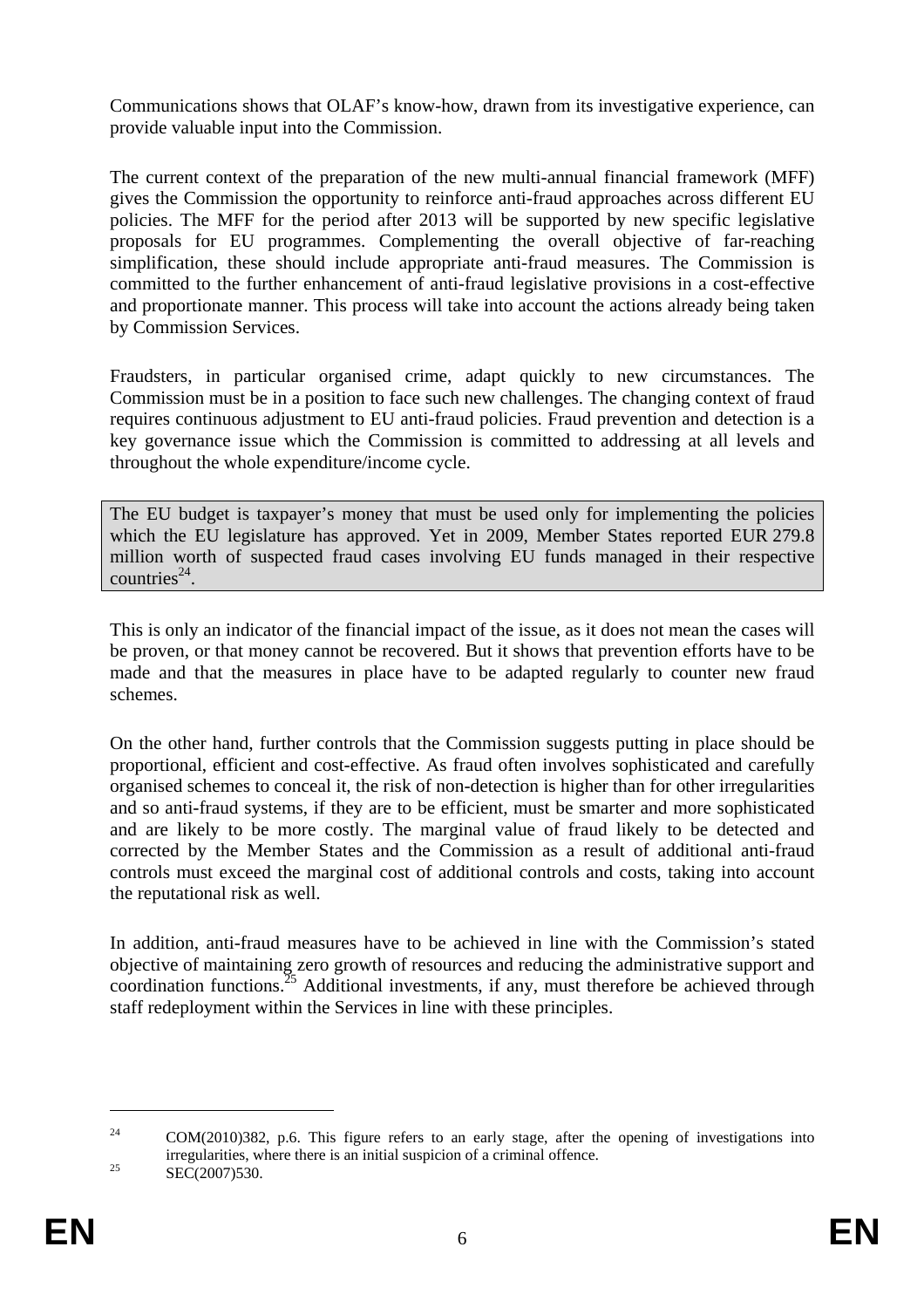The Commission has already developed and is developing anti-fraud measures. The following examples of best practice show the potential of well designed anti-fraud measures:

For structural actions.<sup>26</sup> the Commission has put in place a **Joint Fraud Prevention Strategy** whose objective is to strengthen its capacity to deal with fraud, to raise awareness in the Member States and in the Commission Services of the importance of fraud prevention and to strengthen cooperation with OLAF. This Joint Fraud Prevention Strategy reinforces existing measures for the Funds concerned, and will facilitate the implementation of this Anti-Fraud Strategy in this budget area. Other Commission Services, such as those responsible for research policies, have also adopted specific antifraud strategies that exploit the available data for anti-fraud purposes.

However, not all Commission Services managing EU funds follow such a systematic approach yet.

**Developing the 'Pluto' approach to fraud detection and prevention**:

The Pluto project was set up to help the Commission's Directorate-General for the Information Society to improve its audit capabilities and control functions through the provision of powerful analytical tools and information on fraud indicators based on OLAF's operational experience. With this approach it has been possible to detect many more cases of suspected fraud..<sup>27</sup>

Given the success of the project, notably in terms of the timely detection of cases of fraud, there has been widespread interest from other operational Commission Services in implementing such an approach. This will be facilitated.

A single technical platform for secure exchange of data between customs and other relevant national authorities, including the EU Financial Intelligence Units<sup>28</sup> (anti-money laundering authorities), accessible by using a web browser has been developed under the name "**Mutual Assistance Broker (MAB)**" by the European Commission. It allows for secure exchange of information regarding established or suspected illicit movements of goods and cash entering or leaving the EU eradicating the need for burdensome duplicate of data input, while respecting the rules on data protection.

New IT tools can reduce considerably the administrative burden to detect fraud and irregularities also for the management of the revenue side of the budget.

The Commission developed a fraud awareness training course based on real cases that a Commission Service had encountered.

This kind of tailor-made training course will be developed using real cases encountered by other Commission Services too, and offered on a regular basis as outlined in Section 2.2.4.

<sup>&</sup>lt;sup>26</sup> In particular, th[e European Regional Development Funds \(](http://ec.europa.eu/regional_policy/funds/prord/prord_en.htm)ERDF), th[e European Social Fund \(](http://ec.europa.eu/regional_policy/funds/prord/prords/prdsb_en.htm)ESF) and th[e Financial Instrument for Fisheries Guidance \(](http://ec.europa.eu/regional_policy/funds/prord/prords/prdsd_en.htm)FIFG).<br>
27 OLAF Annual Report 2010, p. 30.

<sup>28</sup> This development is particularly aimed at fulfilling the requirement for exchange of information fixed by the Financial Action Task Force (FATF) in the Special Recommendation IX on cash couriers, which is implemented in the EU by virtue of the provisions in Article 6 of the Regulation (EC) No 1889/2005 of the European Parliament and of the Council of 26 October 2005 on controls of cash entering or leaving the EU (OJ L 309, 25.11.2005, p. 9-12).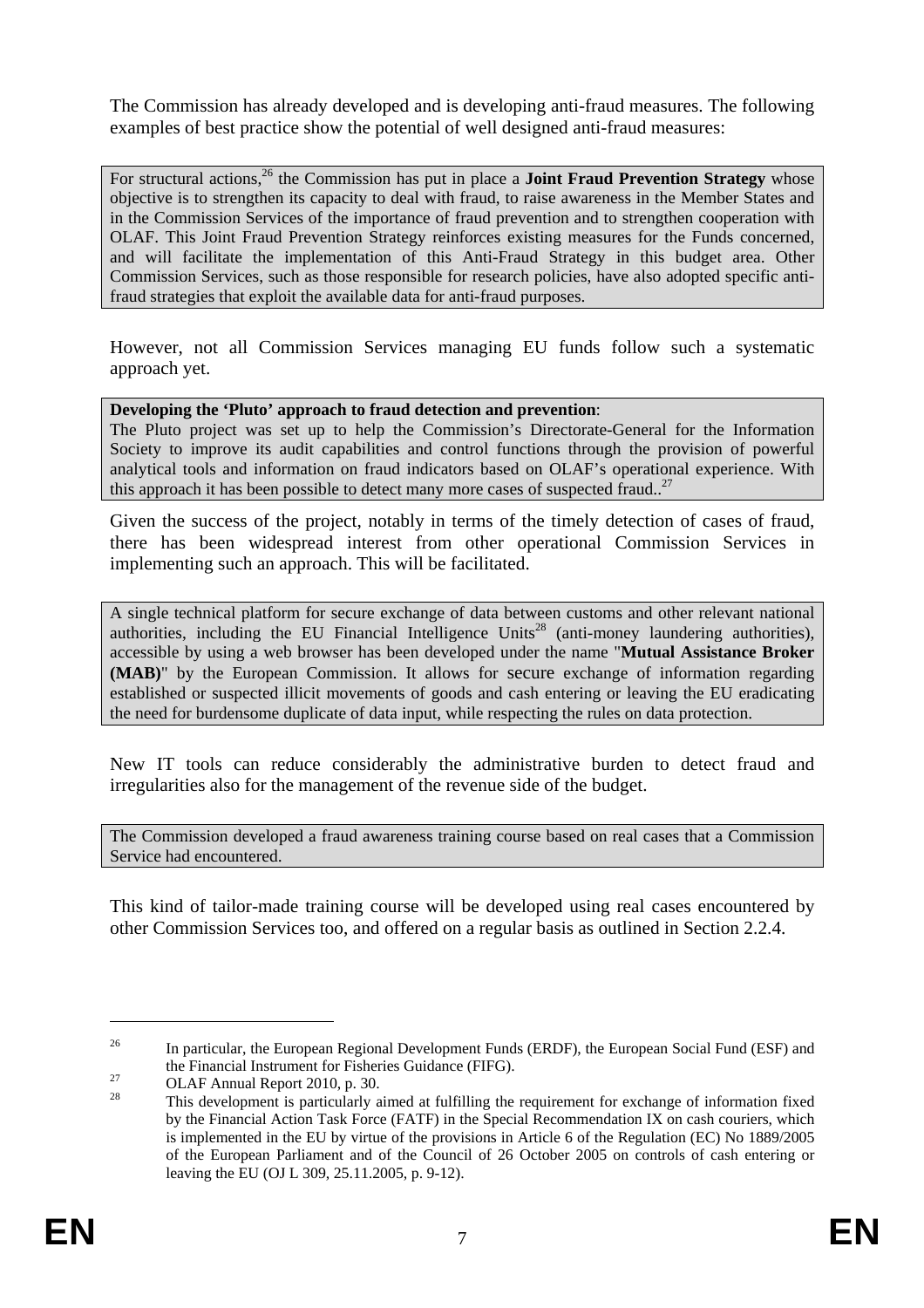## <span id="page-7-0"></span>**2.1. Basic principles and priorities**

*What are the basic principles of the Commission Anti-Fraud Strategy?* 

The Commission Anti-Fraud Strategy applies to both the expenditure and the revenue sides of the budget.

The main **guiding principles** and target standards of the Commission's policy in this area are as follows:

**Ethics.** The Commission and the other authorities responsible for the management of EU funds must observe the **highest standards of ethical behaviour and integrity**. Their staff must comply with these standards and must be adequately trained both on the risks of fraud and the need to fight it.

**Enhanced transparency.** This is an important tool in the fight against fraud. The relevant information on the use of EU funds should so far as possible be available in a format which can be audited, compared and analysed for anti-fraud purposes, subject to the relevant data protection rules.29

**Fraud prevention.** The design of spending programmes is the first stage of effective fraud prevention. Therefore, an analysis of the potential for exposure to fraud will be included in feasibility studies and impact assessments, wherever relevant. At the implementation stage of the programmes, cost-effective and risk-based monitoring and control mechanisms should ensure proper mitigation of the risk of fraud.

**Effective investigation capacity**. Adequate tools and incentives are important for the effective detection and investigation of fraud. When fraud is suspected, anti-fraud bodies need discreet access to the necessary information, in cooperation with the institutions and bodies concerned with an audit trail and in compliance with the regulations in force. In addition, the institutions and bodies concerned need adequate and timely information from the investigative body in order to take precautionary measures and prevent the continuation of any irregularities or fraud having an impact on the EU budget. Whistleblowers, witnesses and informants need easy, secure and fast procedures for reporting fraud.

**Sanctions**. Justice must be achieved with due process and in reasonable time. Procedures must provide for enhanced standards of due process using mechanisms that enable swift and independent action. In addition to adequate sanctions, convicted and administratively sanctioned persons must be effectively deprived of the proceeds of their offence and defrauded resources must be recovered.

**Good cooperation between internal and external actors**. In particular, good cooperation between the EU and national authorities responsible, and between the Services of all the institutions concerned, is a prerequisite for efficiently combating fraud. The Commission

<sup>1</sup> 

<sup>&</sup>lt;sup>29</sup> See Article 29 and 30 of the Financial Regulation (principle of transparency).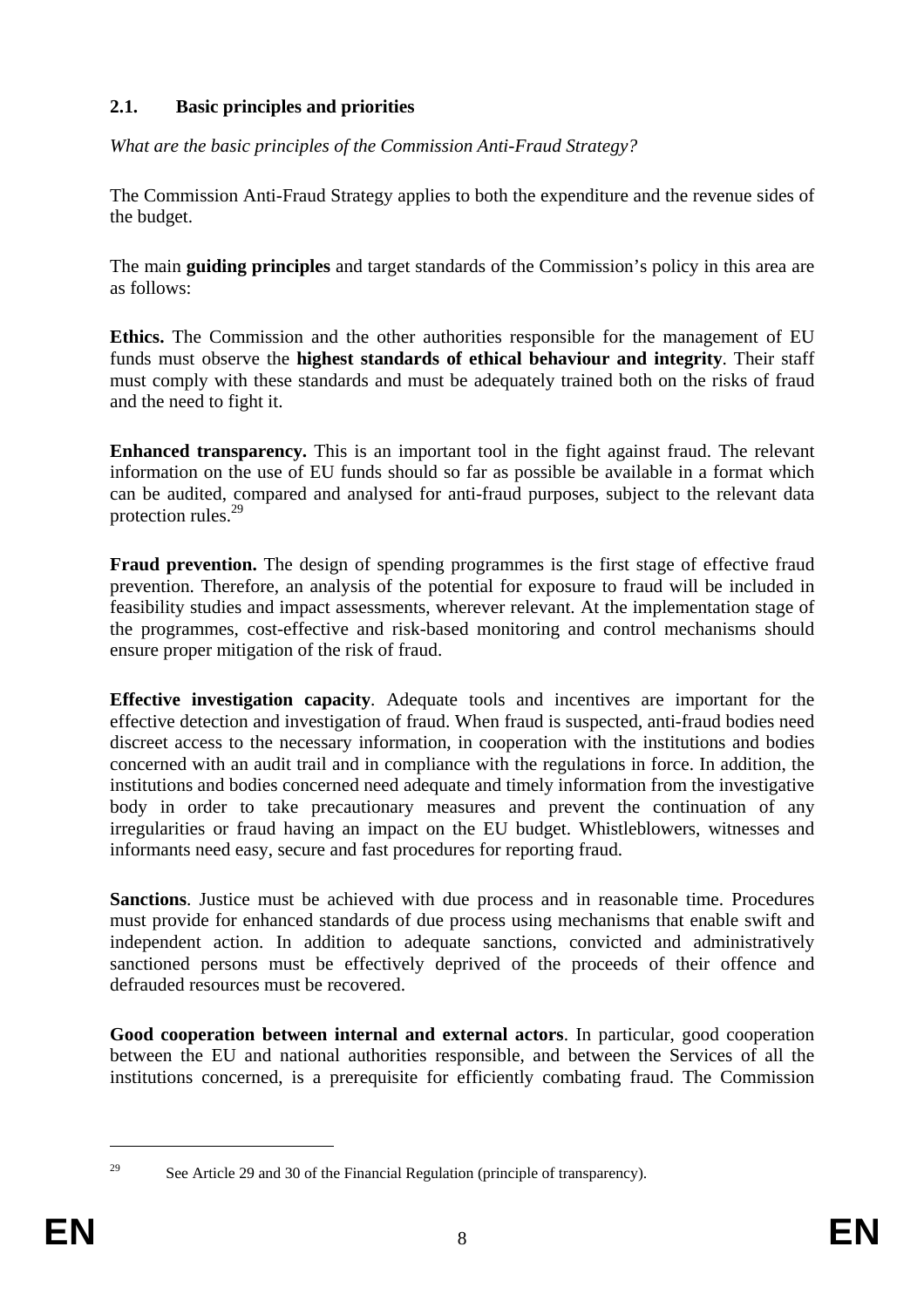takes into account the important role of its implementation partners, notably within shared management systems.

## *Where does the Commission set its priorities?*

The Commission Anti-Fraud Strategy will provide for anti-fraud measures in the areas of prevention and detection (2.2.), investigations (2.3.), sanctions (2.4.), recovery (2.5.) and other horizontal fraud prevention policies such as ethics and integrity; transparency and access to information; and procurement and grants (2.6.).

The issues that need to be addressed as a matter of **priority** relate to fraud prevention:

- (1) Adequate anti-fraud provisions in Commission proposals on spending programmes under the new multi-annual financial framework, in the light of impact analyses, as referred to in section 2.2.1;
- (2) The development of anti-fraud strategies at Commission Service level with the assistance of OLAF (section 2.2.2.) and of the central Services, and their implementation (sections 2.2.1 to 2.2.3 and 2.2.4); and
- (3) The revision of the public procurement directives with a view to addressing the need for simplification while limiting the risks of procurement fraud in the Member States (section 2.6.4).

These priorities will be put into effect by the end of 2013 at the latest. The other measures set out in this Anti-Fraud Strategy will be implemented at the latest by the end of 2014.

## <span id="page-8-0"></span>**2.2. Prevention and detection of fraud**

Prevention and detection of fraud and irregularities<sup>30</sup> are objectives to be achieved through the internal control process within the Commission that is applicable at all management levels.<sup>31</sup> All entities managing EU funds are legally bound to prevent irregularities and fraud affecting the EU budget. In practical terms, the Commission, the Member States and other implementing partners have an obligation to put in place management and internal control procedures designed to prevent and detect irregularities, errors and fraud.<sup>32</sup>

The controls aimed at preventing and detecting fraud are part of those intended to ensure the legality and regularity of transactions. This Anti-Fraud Strategy should not, therefore, result in an additional layer of controls. It is necessary nonetheless to ensure that the internal control systems in place adequately cover the risk of fraud.

<sup>30</sup> Fraud is a penal law qualification given by a judge. In the context of this communication, *detection* of fraud and irregularities, refers to the detection of facts or highly suspicious circumstances that point at irregularities and therefore potential fraud (e.g. by financial staff or auditors) which require transmission to OLAF with a view to have them *investigated* by OLAF.<br>31 Article 28a of the Financial Regulation.

<sup>32</sup> Article 60(4) in conjunction with Article 48 of the Implementing Rules of the Financial Regulation (OJ L 357, 31.12.2002, p. 1-71).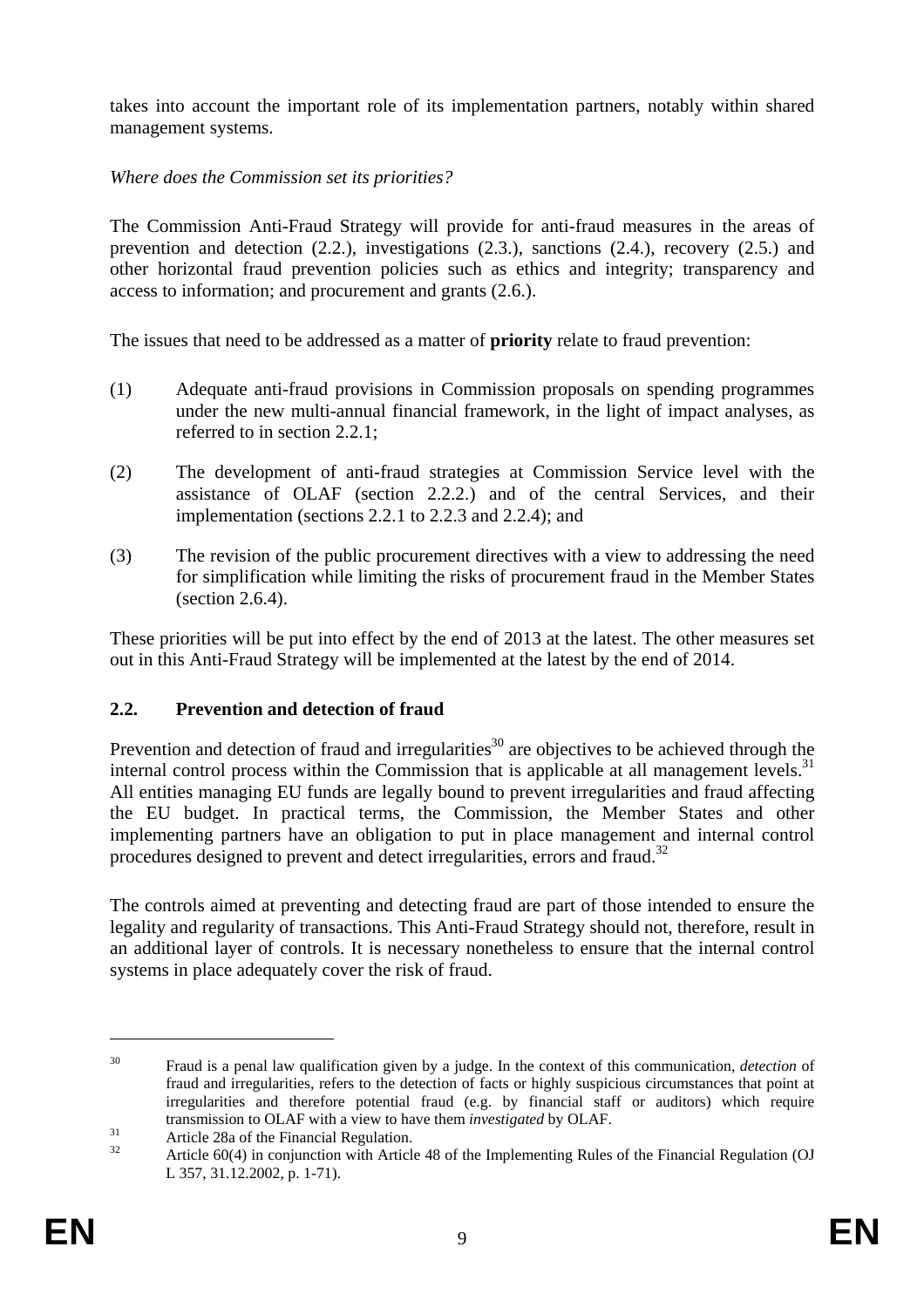While the legal framework already provides a full set of requirements to ensure the regularity and legality of the procedures, further improvements are needed in order to address specific exposure to fraud in a satisfactory manner. The Commission's central, and certain management, Services have developed risk analysis tools which are also suited to managing fraud risks, but these need to be reviewed regularly in order better to address these issues.<sup>3</sup> The Commission will actively promote fraud risk management and will monitor the practical results stemming from the fraud prevention measures which are already in place.

### <span id="page-9-0"></span>*2.2.1. Anti-fraud strategies at Commission Service level*

Depending on the management mode and the policy area, the responsibilities of the actors vary. This calls for a tailored approach: anti-fraud strategies at Commission Service level have to be designed on an individual basis with some common features, depending on the policy area and Commission Service concerned. A 'one-size-fits-all' solution would not be the most efficient. Where applicable, implementation must be based on **specific sectoral anti-fraud strategies**, which must be adopted by all Services managing or supervising EU funds.

As far as **direct management** is concerned, the Commission Services responsible for the different policies are primarily responsible for prevention of fraud, for the financial follow-up of fraud cases in their areas of responsibility, and where appropriate and in close cooperation with OLAF, for the adoption of mitigating measures to avoid the continuation of fraud or irregularities.34

In the **shared management** domain, the Member States have primary responsibility for the implementation of a significant part of the EU budget (some  $80\%$ ).<sup>35</sup> This poses specific challenges to the Commission Services concerned in relation to fraud prevention and detection. In relation to shared management, Member States are responsible in the first instance for the establishment of management and control systems for operational programmes that are compliant with the regulatory framework. Member States are required to operate these systems effectively so as to prevent, detect and correct irregularities, including fraud. The Commission has then to apply clearance-of-accounts procedures or financial correction mechanisms which enable it to assume final responsibility for the implementation of the budget under shared management.

Regarding indirect, joint and decentralised $36$  and shared management, Commission Services rely on **external partners** for the implementation of the EU budget. An anti-fraud strategy at Commission Service level will have to respect the proportionality and cost-benefit of the measures to be implemented, where possible building on an existing strategy. The particularities of management by external partners vary, so Commission Services need to determine how best to protect the EU's financial interests in each area, taking into account cost-benefit considerations. OLAF will support the Commission Services as set out in Section 2.2.2. Where appropriate, the Commission will propose or reinforce legislation, modify

<sup>&</sup>lt;sup>33</sup> See Communication to the Commission 'Towards an effective and coherent risk management in the Commission services' (SEC(2005)1327). 34 In direct management, under Article 53a of the Financial Regulation, implementation tasks must be

performed either directly by the Commission Services or by EU Delegations.<br>
Article 53b of the Financial Regulation.<br>
36 Article 54 52 56 and 162 is the Financial Regulation.

Articles 54, 53, 56, and 163 of the Financial Regulation.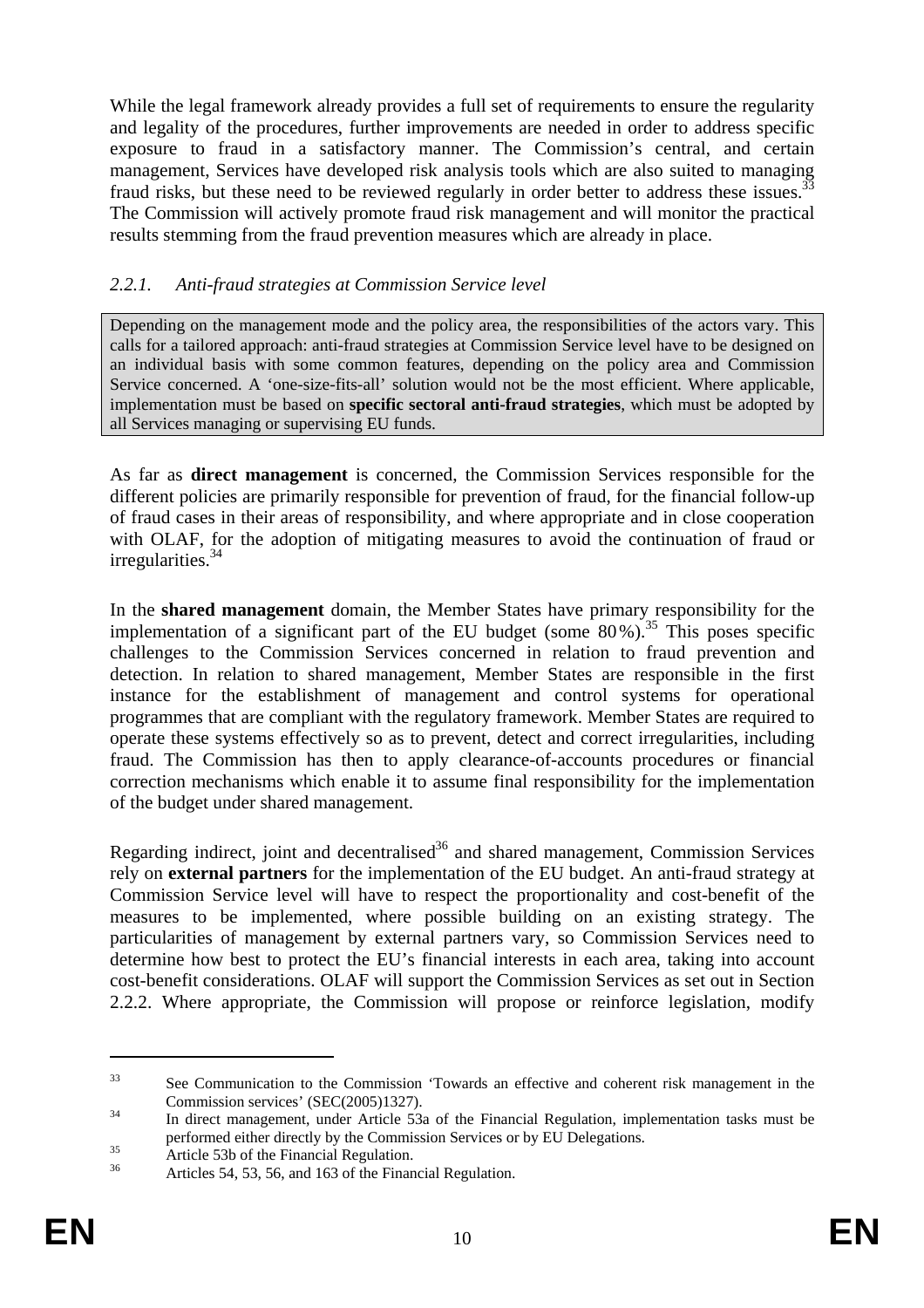agreements or negotiate necessary changes with Member States and other external partners. Such proposals will also take into account relevant fraud risk assessments and other analysis.

### *Which elements are needed in anti-fraud strategies at Commission Service level?*

The Commission Services will **adjust** their **internal control systems and procedures** in a coherent manner, with due regard for the principle of proportionality.

Sectoral strategies should address the whole anti-fraud cycle, namely fraud prevention and detection, cooperation between OLAF and Commission Services, recovery, and penalties. They should adjust these elements to the specific needs and circumstances of the individual policy sector including to the risk of fraud in that sector.

Existing sectoral strategies may be used as a basis, duly augmented or supplemented as appropriate.

The Commission may also put in place **regional strategies** covering specific types of fraud. A new example of a horizontal approach is the Action Plan to fight against smuggling of cigarettes and alcohol along the EU's Eastern border, which accompanies this Strategy as a working document.<sup>37</sup>

The Commission will develop close cooperation and synergies and also promote the relevant standards set out in this Anti-Fraud Strategy within **EU institutions, including the EEAS, offices, agencies and bodies,** including **joint undertakings**.

#### <span id="page-10-0"></span>*2.2.2. OLAF's role in developing and implementing strategies*

According to Regulation (EC) No 1073/1999 OLAF 'shall contribute to the design and development of methods of fighting fraud and any other illegal activity affecting the financial interests of the European Community.'38 OLAF should be involved in this exercise at an early stage. While fraud prevention and detection is primarily the responsibility of each Head of a Commission Service (as appropriate in each management mode), OLAF plays an important role throughout the process.

OLAF will play a proactive and reinforced role, assisting the Services by providing, inter alia, a methodology and guidance on the development and implementation of the sectoral anti-fraud strategies.

Currently there is only an exchange of best practices between certain Commission Services managing EU funds, but it is does not involve all Commission Services. The Inter-service group of Fraud Proofing Correspondents will be developed into a Fraud Prevention and Detection Network organised by OLAF. This network will be used as centre of expertise providing support and advice. It will disseminate best practices (e.g. the data mining project 'Pluto' mentioned above) and fraud risk assessments based on OLAF's operational experience

 $\frac{37}{38}$  SEC(2011)791

Article 1; in the amended proposal for reforming OLAF (COM(2011)135 this part has been slightly adapted insofar as OLAF must contribute to the design and development of methods **of preventing and combating** fraud, corruption and any other illegal activity affecting the financial interests of the Union.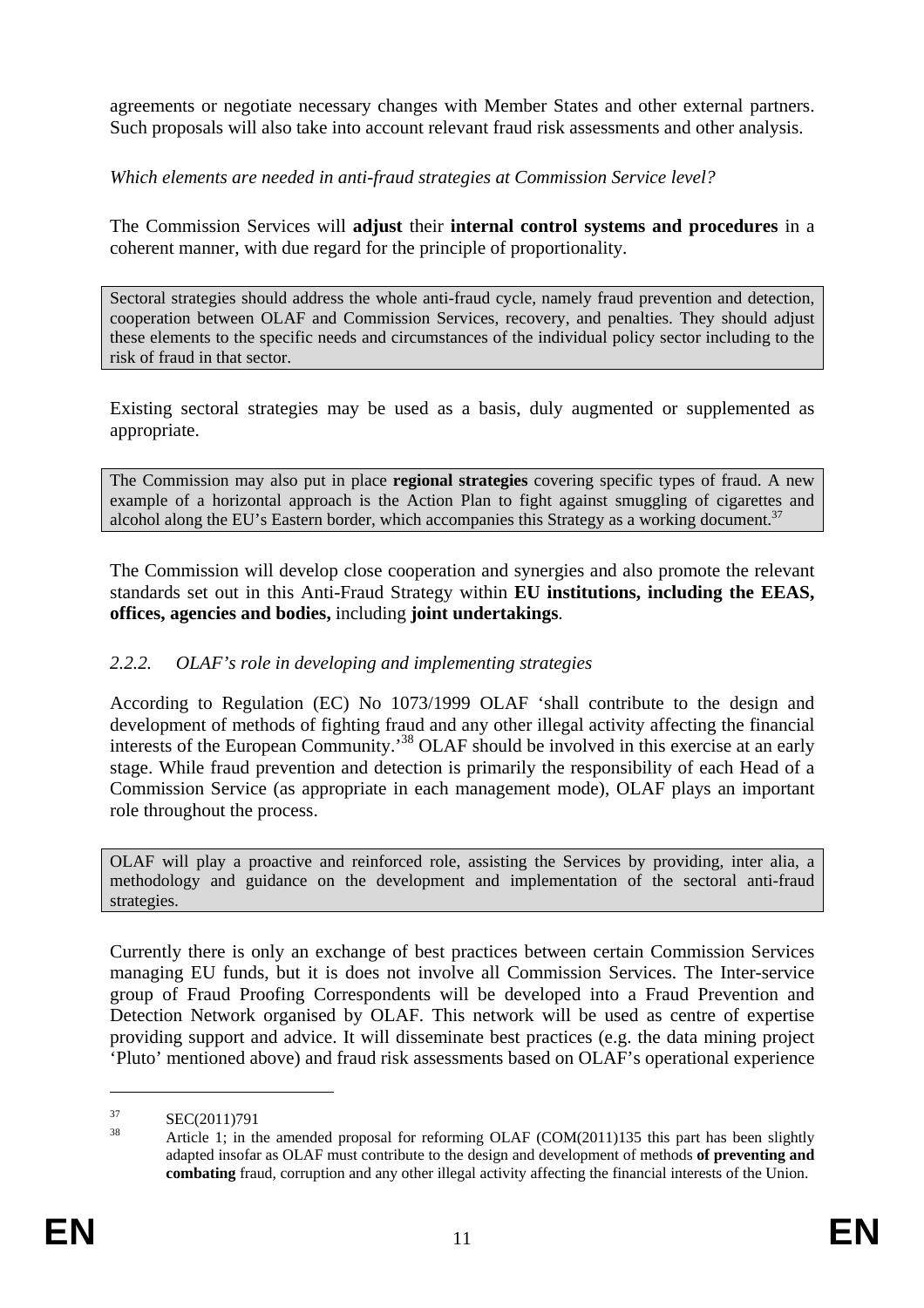as well as the relevant information from Member States, non-EU countries and international organisations which OLAF holds. This network should also help develop and regularly update the sectoral strategies adopted by Commission Services.

OLAF contributes to coordinating Member States' cooperation against fraud in accordance with Article 325(3) TFEU and the applicable regulatory framework<sup>39</sup>. Member States' action is supported by regular consultation, notably within the Committee on the coordination of the fight against fraud (COCOLAF).40 This Committee could have more sectoral subgroups, ensuring the presence of experts for the different policy sectors. These subgroups should stimulate cooperation among the anti-fraud services of the Member States, encouraging them to share their operational experiences and to raise awareness of the fraudulent practices detected in the different Member States.

This reflects OLAF's role, which is to investigate allegations of fraud and to actively assist all Commission Services in developing fraud prevention policies.

## <span id="page-11-0"></span>*2.2.3. Systematic controls and risk analyses*

As appropriate in each management mode, the Commission Services will, with the assistance of OLAF, put in place systems which give them a reasonable assurance that they will **detect** major irregularities and fraud. In particular, conditions should be created for identifying suspicious operations or operators through the presence of specific indicators ('red flags').

The Services will assess the need to improve fraud **risk assessment** by developing a more systematic and formalised process for identifying areas of fraud risk. In parallel, making the most efficient use of existing resources, they should introduce smart controls using the IT tools, duly adapted to their needs, which have been developed by some Services in collaboration with  $OLAF<sup>41</sup>$  Such tools enable, for example, the pooling of existing data linked to closed or ongoing EU-funded projects. This is useful for fraud prevention purposes, but can also detect plagiarism and fraudulent double funding. These tools will be fully effective only if the relevant information systems contain complete, consistent and reliable data on EU funds. The possibility of analysing data for fraud prevention purposes should also be taken into consideration when defining business requirements for new IT systems.

Communication between Commission Services about fraud risks could be improved. The use made of the Commission's internal **Early Warning System**  $(EWS)^{42}$  will be reviewed to make it an even more effective fraud prevention tool for direct management. The conditions should be put in place for a more extensive **exchange of information** with external

<sup>&</sup>lt;sup>39</sup> Council Regulation (EC) No 515/97 of 13 March 1997 on mutual assistance between the administrative authorities of the Member States (OJ L 82, 22.3.1997, p. 1) and Regulation (EC) No 1073/1999 of the European Parliament and of the Council of 25 May 1999 concerning investigations conducted by

OLAF, Article 1 (OJ L 136, 31.5.1999, p. 1).<br>
Commission Decision 94/140/EC, OJ L 61, 4.3.1994, p. 27.

Such as the 'Pluto' data-mining project mentioned under Section 1 developed by Services involved in research funding and OLAF.<br><sup>42</sup> Commission Decision C(2008) 3872 of 16 December 2008 on the Early Warning System for the use of

authorising officers of the Commission and the executive agencies OJ L 344, 20.12.2008, p.125.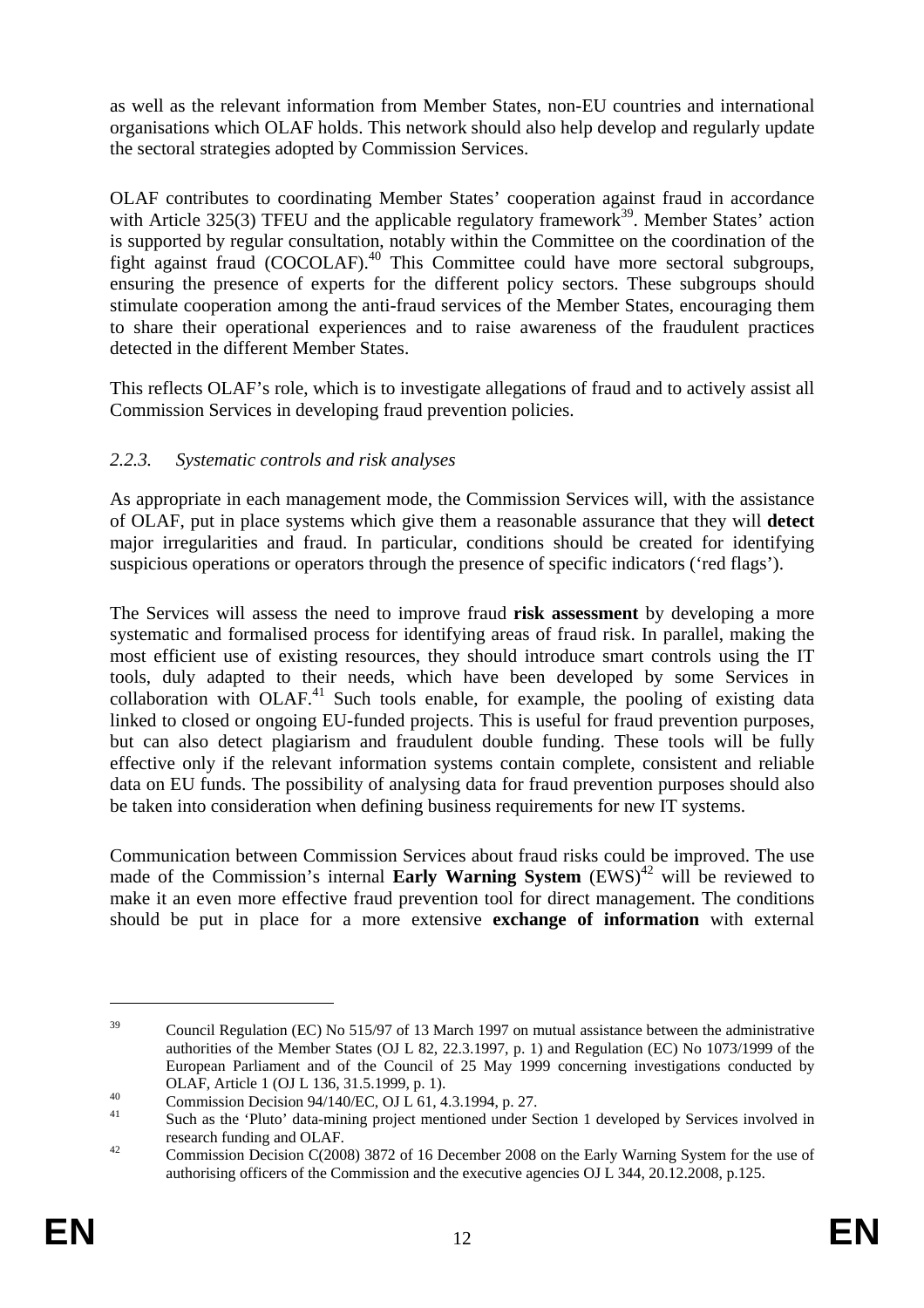stakeholders via the Central Exclusion Database, $43$  based on relevant legislation and respecting data protection rules.

Effective monitoring may be hampered by inadequate access to documents and information in some areas of **joint management** involving international organisations.<sup>44</sup> The Commission will continue to endeavour to improve the legal instruments for cooperating with non-EU countries and international organisations, and to ensure that these are properly implemented and applied. This may include inserting in international agreements and memoranda of understanding, in line with existing regulations on investigations, provisions on exchanging information and on cooperating at operational level, including joint investigations.

## <span id="page-12-0"></span>*2.2.4. Awareness-raising and training*

The Commission will regularly raise awareness of potential fraud among its **staff**, in particular project managers, financial staff and auditors and staff posted in the EU delegations. It will cooperate closely with the EEAS and other EU bodies to promote this policy. It will disseminate information on the Early Warning System, on the **procedures for reporting fraud** and on measures for countering fraud. These include limiting the impact of fraud and irregularities by taking timely and appropriate action to prevent them continuing, focusing initially on the bodies and entities most concerned. The information disseminated should include information on anti-fraud measures and on OLAF.

All **staff** working in project management and financial operations have a responsibility in fraud prevention and detection and should be sufficiently trained, including in anti-fraud matters. OLAF will provide an internal dedicated Commission **anti-fraud website** with methodological guidance to help services and executive agencies to develop anti-fraud strategies, including best practices and fraud patterns, and will provide its expertise for the development of training programmes**.**

The OLAF **Fraud Prevention and Detection Network** and possibly other existing expert groups will contribute to awareness raising and training.

The Commission, and in particular OLAF, will also continue to exchange best practices, assist and cooperate with other international organisations and expert bodies in developing antifraud and anti-corruption policies. The activities related to the latter will be coordinated with the EU anti-corruption reporting mechanism.

## <span id="page-12-2"></span><span id="page-12-1"></span>**2.3. Investigations**

## *2.3.1. OLAF investigations*

The Commission has presented its amended proposal for reforming OLAF.<sup>45</sup> This proposal reinforces OLAF's efficiency in the conduct of its investigations.<sup>46</sup> The proposal also provides

<sup>&</sup>lt;sup>43</sup><br>Article 95 of the Financial Regulation.<br> $\overline{A}^{44}$ 

ECA Opinion No  $1/2010$  — Improving the financial management of the EU budget: risks and challenges , OJ C35, 12.2.2010, point 14.<br>COM(2011)135.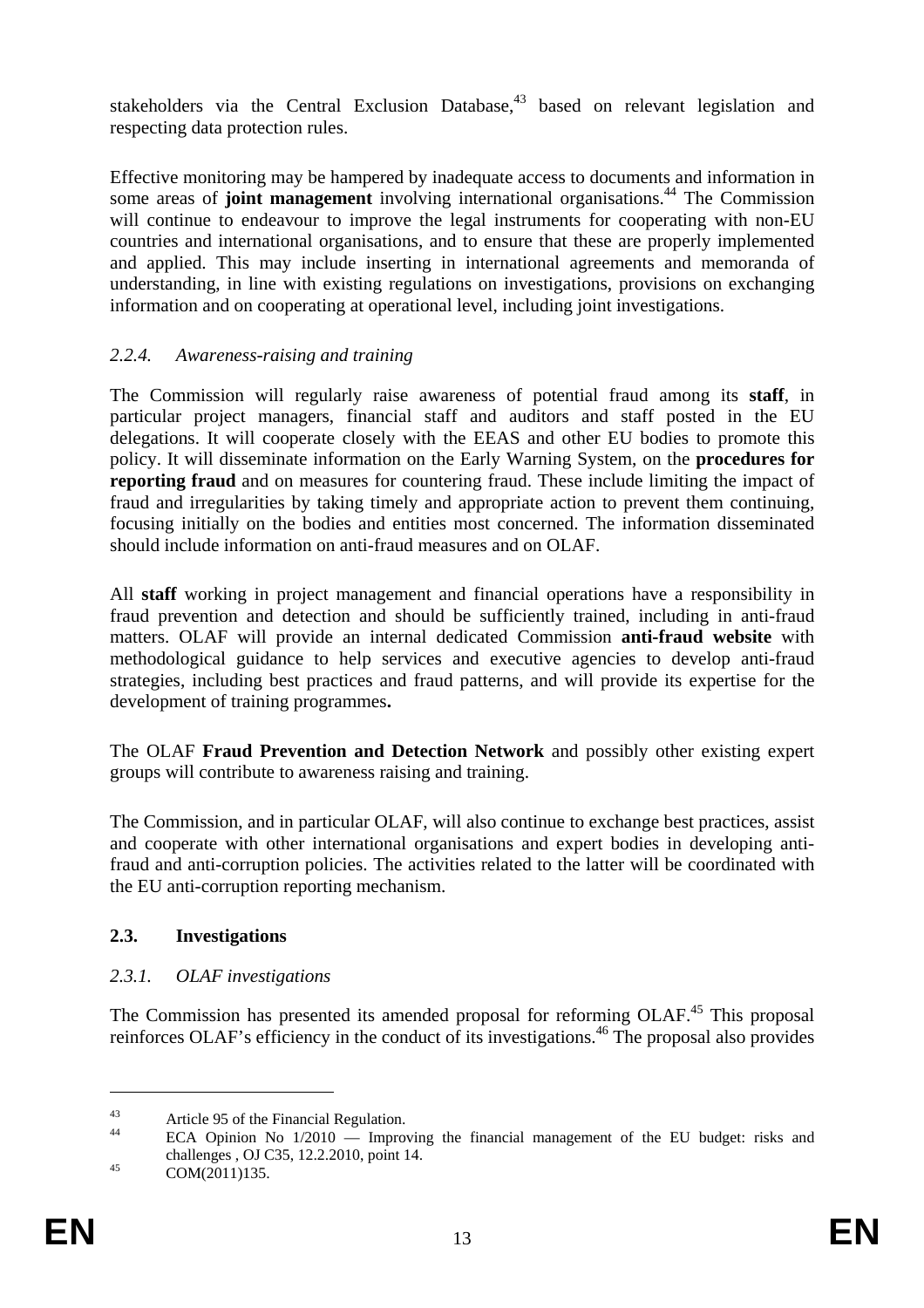for better cooperation with other authorities. It provides for specific procedural rights and guarantees the protection of individual rights in line with the EU Charter of Fundamental Rights.

**Information flow** between the Commission Services and OLAF before, during and after investigations should enable the Commission to take appropriate precautionary measures, such as suspending grants, contracts or payments and halting ongoing irregular practices. This will also help OLAF to access all relevant information for the purpose of its investigations.

Where investigations involve staff members of the EU Institutions ('internal investigations'), intensive **cooperation between OLAF and other investigation services** is an essential condition for success. Such **cooperation** should be reinforced wherever necessary, in particular **between OLAF and the other investigation and inspection services of the EU Institutions.**<sup>47</sup>

For all management modes, **central contact point authorities** should be identified within Member States,<sup>48</sup> non-EU countries and international organisations. OLAF can then use these contact points as a direct link for investigation purposes, as proposed in the amended proposal for reforming OLAF.

Where appropriate, and for the purposes of OLAF investigations, **cooperation between OLAF and external auditors of the Commission Services** should be further enhanced to profit from their respective expertise. To this end, Commission auditors can take part in OLAF's missions and on-the-spot checks.

OLAF promotes and shares with the Member States its operational experience and best practices in protecting the EU's financial interests. It should support joint anti-fraud measures undertaken by Member States.49 The partners should **inform** OLAF about detected cases of fraud at an early stage and update this information as the matter is followed up, respecting the applicable legal framework.

With a view to the new Multi-annual Financial Framework, the spending programmes and all related decisions, contracts and grant agreements financed by the EU must state that **OLAF**  has the **competence** to investigate suspected fraud in EU financed programmes and projects.<sup>50</sup> The clauses concerned should place a duty on all contractors and grant beneficiaries and their staff to give OLAF, at its request, access to all information on the implementation of the programmes and projects. Contractors and grant beneficiaries should be required to include in

<sup>&</sup>lt;sup>46</sup> The European Court of Auditors highlights also the need to improve efficiency. See Special Report No 2/2011 of the European Court of Auditors 'Follow-up of Special Report No 1/2005 concerning the

The amended proposal for the OLAF reform (COM(2011)135) foresees therefore that OLAF prioritises<br>its investigative work, see Article 5(1) and Explanatory Memorandum, p.4.

<sup>&</sup>lt;sup>48</sup> Article 3 of the amended proposal for OLAF reform (COM(2011)135) provides for this. See also Explanatory Memorandum, p.4.

<sup>&</sup>lt;sup>49</sup> Under Article 1 of the amended proposal for OLAF reform (COM(2011)135), OLAF shall 'support fraud actions undertaken by Member States on a voluntary basis'.<br>See in this context SEC(2007)1676 on the fraud proofing activities with regard to spending programmes

under the Financial Perspectives 2001-2006.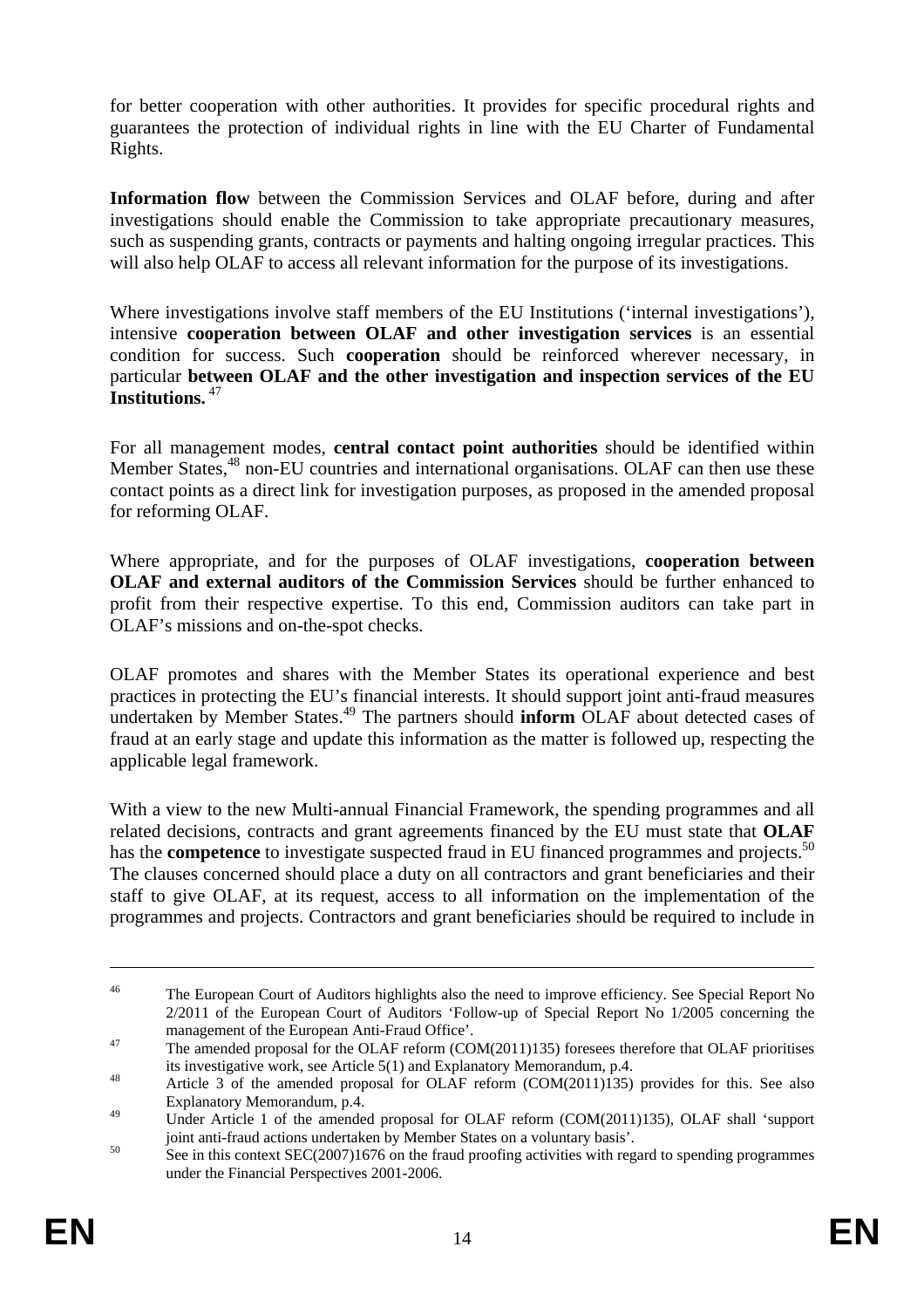contracts signed with their subcontractors the necessary clauses giving OLAF the same access rights in relation to all subcontractors.

## <span id="page-14-0"></span>*2.3.2. Informants and whistleblowers*

The framework for reporting suspected fraud and corruption and for **protecting all informants** who act in good faith is important for the detection of fraud. EU legislation lays down whistleblowing rules for EU staff.<sup>51</sup> All other parties (**informants**) should also have easy access to the investigation authorities, such as  $OLAF<sup>52</sup>$  The Commission will consider how whistleblowers can receive better guidance and protection from the authorities concerned, and how further **to encourage informants** to communicate irregularities, fraud and corruption (for example measures to motivate informants and to encourage voluntary disclosure).

## <span id="page-14-1"></span>**2.4. Sanctions**

The Commission will streamline and reinforce the use of **financial and/or administrative penalties**, including exclusion from EU financing in the event of serious irregularities, fraud and corruption. When deciding what penalties to impose on legal entities, account should be taken of the measures which these entities have taken against persons responsible for fraud and corruption. These penalties should receive appropriate publicity, in compliance with the existing legal framework.

Member States are obliged to report certain cases of fraud against the EU budget that may provide a basis for excluding beneficiaries from further EU financing.<sup>53</sup> However, they have no obligation to keep this information in a centralised system which would channel information flows through a single responsible authority, making the system more effective. The Commission will therefore encourage Member States to adopt guidelines for authorities **at national level** to ensure that notifications are properly communicated to the Commission's Central Exclusion Database (CED). The Commission will encourage action within Member States' authorities and EU bodies to raise awareness of the CED.

To ensure a level playing field across the EU,<sup>54</sup> the Commission will assess whether the **financial and/or administrative penalties applied by Member States** under national rules are sufficiently **effective, proportionate and dissuasive.** It will also prepare relevant legislative initiatives, in particular in the customs area as provided for in the Stockholm Action Plan.<sup>55</sup>

To increase the deterrent effect of **disciplinary sanctions**, the outcome of disciplinary proceedings should be communicated more effectively, while respecting the fundamental rights of the persons concerned and data protection. **Information on sanctioned staff** should

 $51$  Staff Regulations, Article 22a and 22b (OJ 45, 14.6.1962, p. 1385).

<sup>52</sup> For example, the **Fraud Notification System** (FNS) can be used for confidential reporting:

https://fns.olaf.europa.eu/.<br>
Article 95 (2) of the Financial Regulation.

See relevant initiatives, which are considered in the Communication on the Protection of the Financial Interests of the EU by criminal law and administrative investigations, COM(2011)293.<br>COM(2010)171, p.22.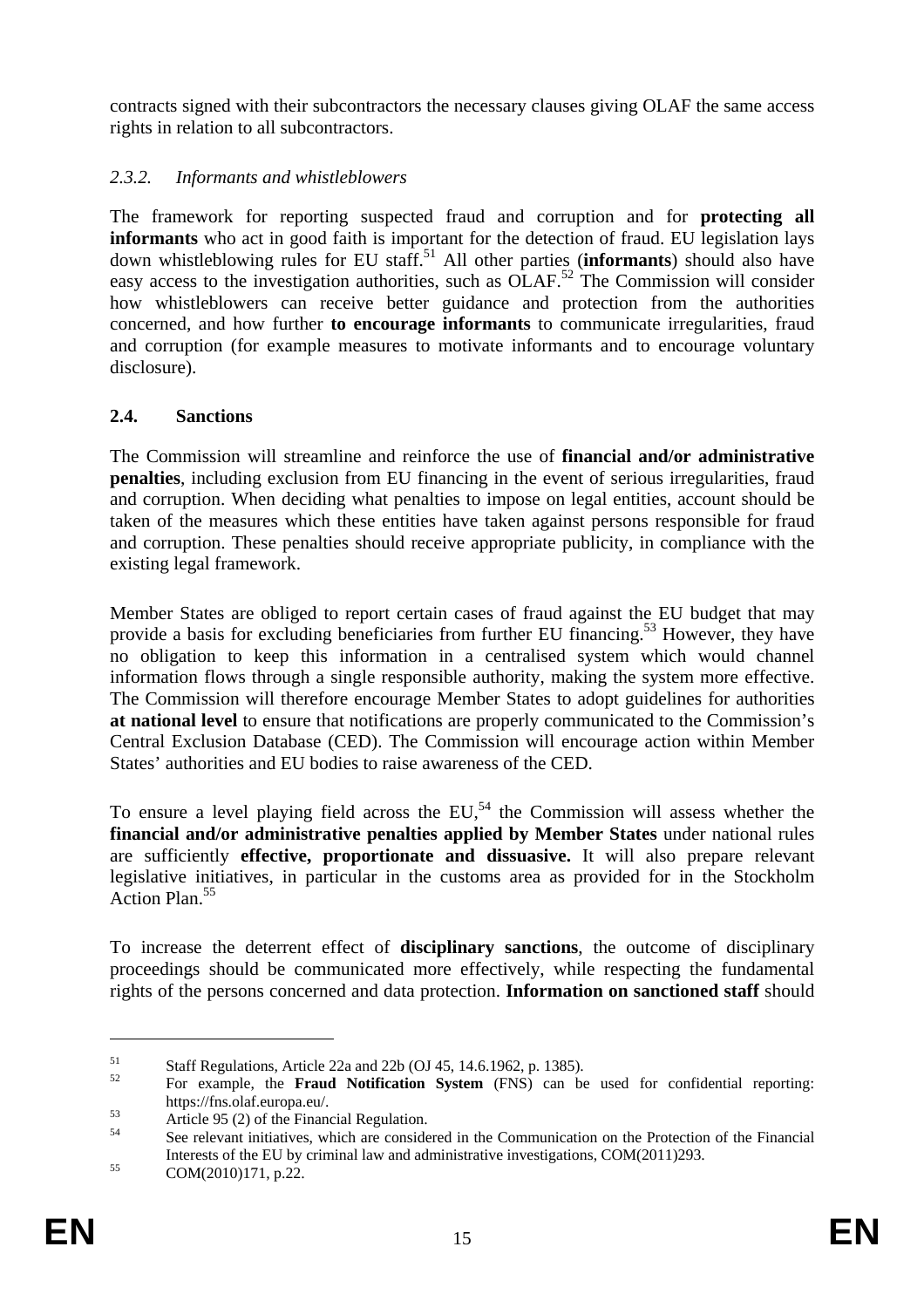be kept and shared with other authorities on a need-to-know basis for fraud prevention purposes, in compliance with data protection rules and subject to appropriate specific safeguards.<sup>56</sup>

## <span id="page-15-0"></span>**2.5. Recovery**

In the case of shared management, the Member States are in the first instance responsible for investigating irregularities and fraud and for recovering funds wrongly paid, including as a follow-up to OLAF investigations.<sup>57</sup> In the case of direct management, Commission Services should without delay issue recovery orders as a follow-up to OLAF investigations. It is important that information on these recoveries be systematically fed back into OLAF's operational activities. The Commission will further improve the completeness, quality and presentation of data on recoveries in its report on the Protection of the Financial Interests of the European Union.<sup>58</sup>

## <span id="page-15-1"></span>**2.6. Other cross-cutting fraud prevention instruments**

## <span id="page-15-2"></span>*2.6.1. International legislative standards*

The Commission will ensure due implementation of the relevant **international conventions** and standards relating to anti-fraud policies, with a particular focus on the UN Convention against Corruption (UNCAC), the Council of Europe instruments (GRECO) and the OECD and G20 standards and recommendations.<sup>59</sup>

## <span id="page-15-3"></span>*2.6.2. Ethics and integrity*

The Commission is equipped with a comprehensive system of rules on ethics and integrity for staff<sup>60</sup> as well as for the Members of the Commission.<sup>61</sup> These rules have recently been revised. The Commission provides all newcomers with training, and refresher courses are available.

The Commission will ensure that the rules and the ethical values of the EU public service are properly and regularly communicated from the highest levels to all of its staff and that appropriate **training** is provided.

The Commission must ensure that there are efficient fraud prevention measures in place in its recruitment and staff policies. These should include effective checks on a candidate's past.

<sup>56</sup> See Article 8(5) of Directive 95/46/EC and Article 10(5) of Regulation (EC) No 45/2001.<br>
Article 53b(2)(c) of the Financial Regulation.

<sup>58</sup> http://ec.europa.eu/anti\_fraud/reports/anti-fraud\_en.html.

See The Communication of the Commission 'Fighting Corruption in the EU' (COM(2011)308), p. 9-10. 60 Staff Regulations (OJ 45, 14.6.1962, p. 1385), Code of Good Administrative Behaviour (OJ L 267,

<sup>20.10.2000),</sup> the Practical Guide to Staff Ethics and Conduct and other specific rules.<br>
61 Code of Conduct for Commissioners (C(2011)2904): http://ec.europa.eu/commission 2010-

<sup>2014/</sup>pdf/code\_conduct\_en.pdf).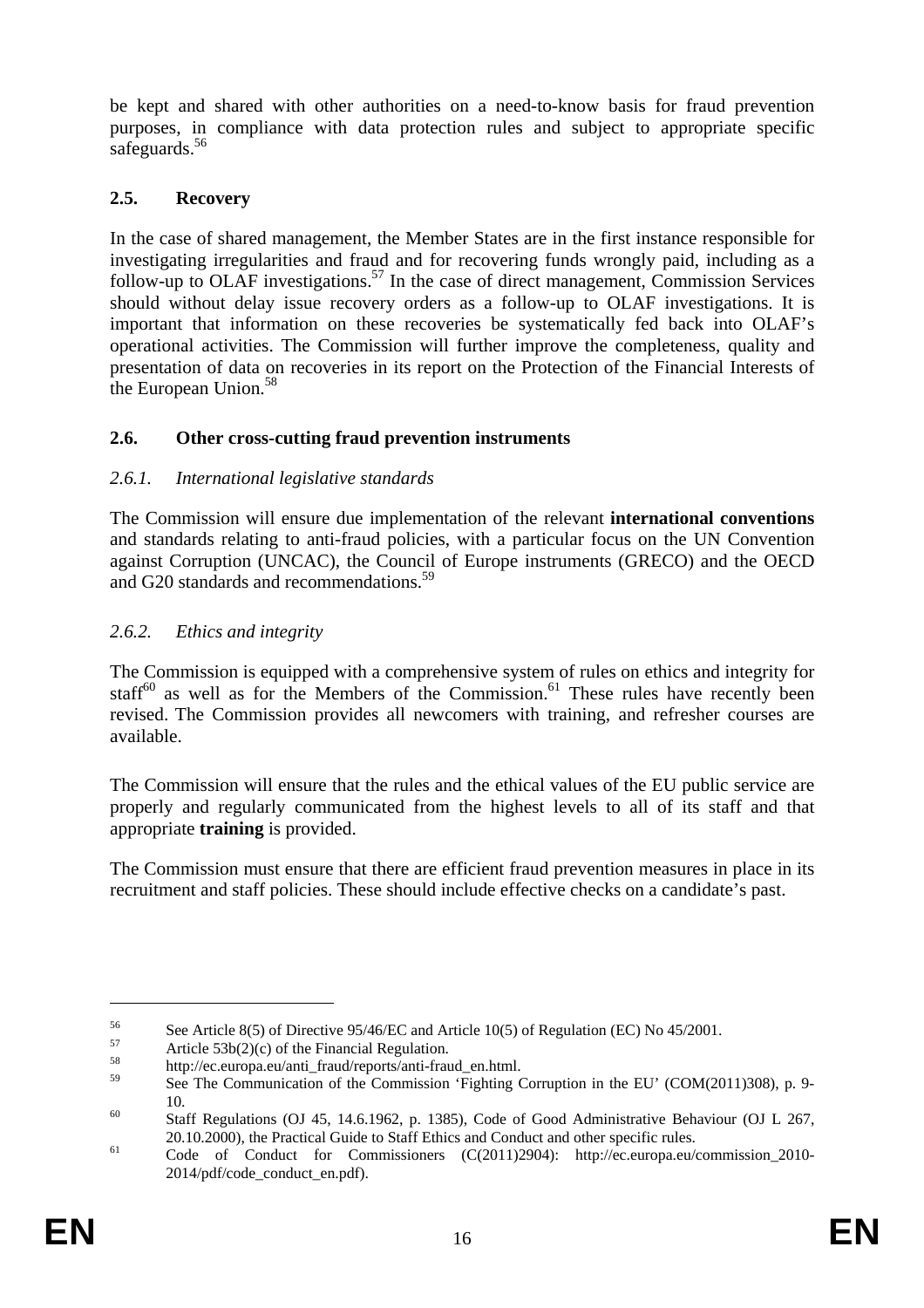## <span id="page-16-0"></span>*2.6.3. Transparency and access to information*

Transparency contributes to fraud prevention and detection. To ensure that EU finances are managed in a transparent way, and subject to the applicable legal requirements, citizens should enjoy easy access to relevant information.

Following the European Transparency Initiative,  $62$ , the Commission has also introduced a voluntary regime for more transparency in the representation of interests at EU level. A register has been set up and a code of conduct has been adopted. On 23 June 2011, the Commission signed an inter-institutional agreement with the European Parliament on a common register. $63$ 

### <span id="page-16-1"></span>*2.6.4. Procurement and grants*

The Commission is currently reviewing the EU procurement directives.<sup>64</sup> This should **simplify** and increase **transparency** of procurement procedures at all levels, the EU and the Member States. In the context of the reform, the Commission will examine additional possible means of **prevention** of fraudulent behaviour and **conflicts of interest** in distribution of public funds.

The Commission is also considering proposing rules with regard to the award of service concessions, which may involve the use of the EU funds in public private partnerships, and which today are not covered by any clear requirement of transparency.

Entities receiving EU funds should be able to demonstrate, on request, **transparent ownership**. All entities in the ownership structure should be verifiable by the authorities on a need-to-know basis. This also applies to the consortium partners and third parties receiving financial support when a grant is implemented.

#### <span id="page-16-2"></span>**3. MONITORING OF AND REPORTING ON IMPLEMENTATION**

The reference to the implementation of this Anti-Fraud Strategy should be integrated in the Commission's existing Strategic Planning and Programming cycle, which provides for a full set of mechanisms for planning, monitoring and reporting. Anti-fraud strategies do not require additional layers of control and administrative burden, but need to be properly integrated into existing planning, control and reporting mechanisms.

At the Commission Services level, the Annual Management Plans are used for planning and monitoring activities; they should also include the implementation of their anti-fraud strategies. The Annual Activity Report is the reporting tool which explains what each Service has achieved that year, including how it has improved its management and control systems and financial management, including anti-fraud issues. **The Annual Activity Reports** <sup>65</sup> should contain information on fraud prevention **as part of the assessment of their internal control systems**, reflecting the implementation of the sectoral strategy and describing

 $\frac{62}{63}$  SEC(2005)1300 and SEC(2005)1301.

 $^{63}$  http://ec.europa.eu/transparency/index\_en.htm.

 $^{64}$  Green Paper on the modernisation of EU public procurement policy (COM(2011)15).

<sup>65</sup> These reports are published on the website of the EU: http://ec.europa.eu/atwork/synthesis/aar/index\_en.htm.